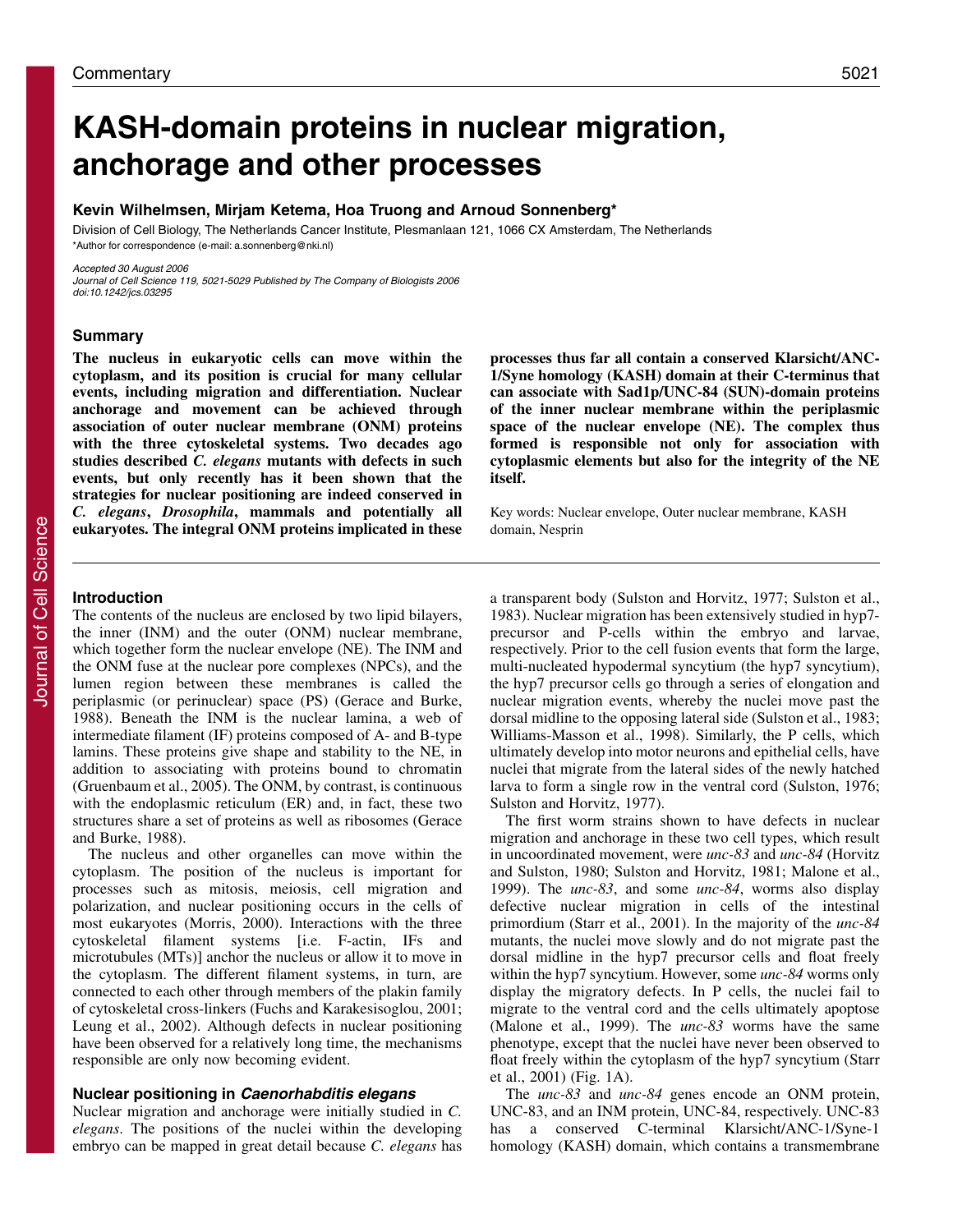**Fig. 1.** Phenotypes of the *C. elegans* mutants *anc-1*, *unc-83*, *unc-84* and *zyg-12*. (A) In *C. elegans*, hyp7 precursor cells go through a series of elongation and alternating intercalation events on the dorsal side of the developing embryo. In the wild-type embryo, the nuclei (grey and black circles) then move to the opposite side of the embryo (S3). After fusion of the hyp7 precursors into the large multi-nucleated hyp7 syncytium, the nuclei are evenly anchored near the dorsal midline (DM) (S4). *Unc-83* and some *unc-84* mutant alleles result in failure of the nuclei to migrate past the DM (S3); these are therefore mispositioned in the syncytium, although they appear to be anchored (S4). In the *anc-1* worms, the nuclei migrate normally (S3) but are unanchored and typically form clumps in the syncytium (S4). The majority of the *unc-84* mutant alleles, and all the *unc-83 anc-1* double mutants, result in incorrect positioning and anchorage of the nuclei in the syncytium (S4). For simplicity, only a few of the hyp7 precursor cells are depicted. (B). In the singlecelled embryo of *C. elegans*, MTs associated with the two centrosomes pull the two pronuclei (black ovals) together; these then fuse and the nuclear envelope breaks down. At the start of the first mitosis, MTs associated with the centrosomes pull the paired chromosomes apart. In the *zyg-12* worms, the centrosomes are detached from the pronuclei. As a result, the nuclei are not pulled together and do not fuse properly. The nuclear envelopes still break down



and the chromosomes from each pronucleus still associate with MTs. Cytokinesis occurs but results in daughter cells that contain abnormal numbers of chromosomes.

region and residues that lie within the PS, and a cytoplasmic N-terminus that does not show sequence similarity to any known protein (McGee et al., 2006). UNC-84 contains several potential transmembrane domains and a C-terminal region that is homologous to the yeast protein Sad1p and, accordingly, is called the Sad1p/UNC-84 (SUN) domain (Malone et al., 1999; McGee et al., 2006). The localization of UNC-84 to the INM is not dependent upon its SUN domain but rather on the presence of nuclear lamins, which probably interact with its Nterminus (Lee et al., 2002). Deletion of UNC-84, mutations in the UNC-84 SUN domain or mutations within the UNC-83 KASH domain can prevent the localization of UNC-83 at the ONM (McGee et al., 2006; Starr et al., 2001), presumably because of a loss of direct interaction between the UNC-83 KASH and UNC-84 SUN domains within the PS (McGee et al., 2006) (Fig. 2). This explains why the nuclear migration defects in *unc-83* and *unc-84* mutant worms are very similar (Malone et al., 1999). Curiously, UNC-83 is present at the NE in a limited number of cell types (including P, hyp7, intestinal, pharyngeal and uterine cells), unlike UNC-84, which is localized at the NE in nearly all cells (Starr et al., 2001).

UNC-83 and UNC-84 were originally proposed to tether the nucleus to centrosomes, which was hypothesized to drive nuclear migration (Malone et al., 1999; Reinsch and Gonczy, 1998); however, later studies showed a normal association between the centrosomes and nuclei in *unc-83* and *unc-84* mutant cells whose nuclei fail to migrate (Lee et al., 2002; Starr et al., 2001). The proteins that interact with the N-terminus of UNC-83 to facilitate nuclear migration have not been identified. Recently, another ONM protein, ZYG-12, was shown to mediate an association between the centrosomes and

the nucleus in *C. elegans.* In *zygote defective (zyg)-12* mutant worms, the centrosome detachment defect in the developing embryo results in death as a consequence of chromosome segregation defects (Fig. 1B). ZYG-12 is a member of the Hook family and localizes to both the centrosomes, which is MT dependent, and the NE. Interestingly, its recruitment to the NE is dependent upon the expression of the only other SUNdomain-containing protein in *C. elegans*, Matefin/SUN-1 (Fridkin et al., 2004; Malone et al., 2003). This is consistent with the results of experiments showing that in *unc-84*-null cells the centrosomes are correctly associated with the NE (Lee et al., 2002). Unlike the case of UNC-84, nuclear lamins are not involved in the retention of Matefin/SUN-1 at the INM (Fridkin et al., 2004). There are three splice variants of ZYG-12 (A, B and C), two of which contain a KASH domain (B and C). Localization of these two variants at the ONM probably depends upon an association between their C-termini and that of Matefin/SUN-1 (Fig. 2).

Defects in nuclear anchorage were first detected in the hyp7 syncytium. Five mutant alleles of the anchorage defective 1 (*anc-1*) gene were isolated from mutant worms in which unanchored nuclei float freely in the cytoplasm of the syncytium (Hedgecock and Thomson, 1982). In these worms, mitochondria also appear unanchored, which suggests that the same mechanism is responsible for the anchorage of nuclei and mitochondria. The ANC-1 protein contains two N-terminal calponin homology (CH) motifs, which together comprise an actin-binding domain (ABD), and a C-terminal KASH domain (Starr and Han, 2002). The presence of a cytoplasmic ABD indicated that the defects in nuclear and mitochondrial anchorage might be due to a loss of interaction with the actin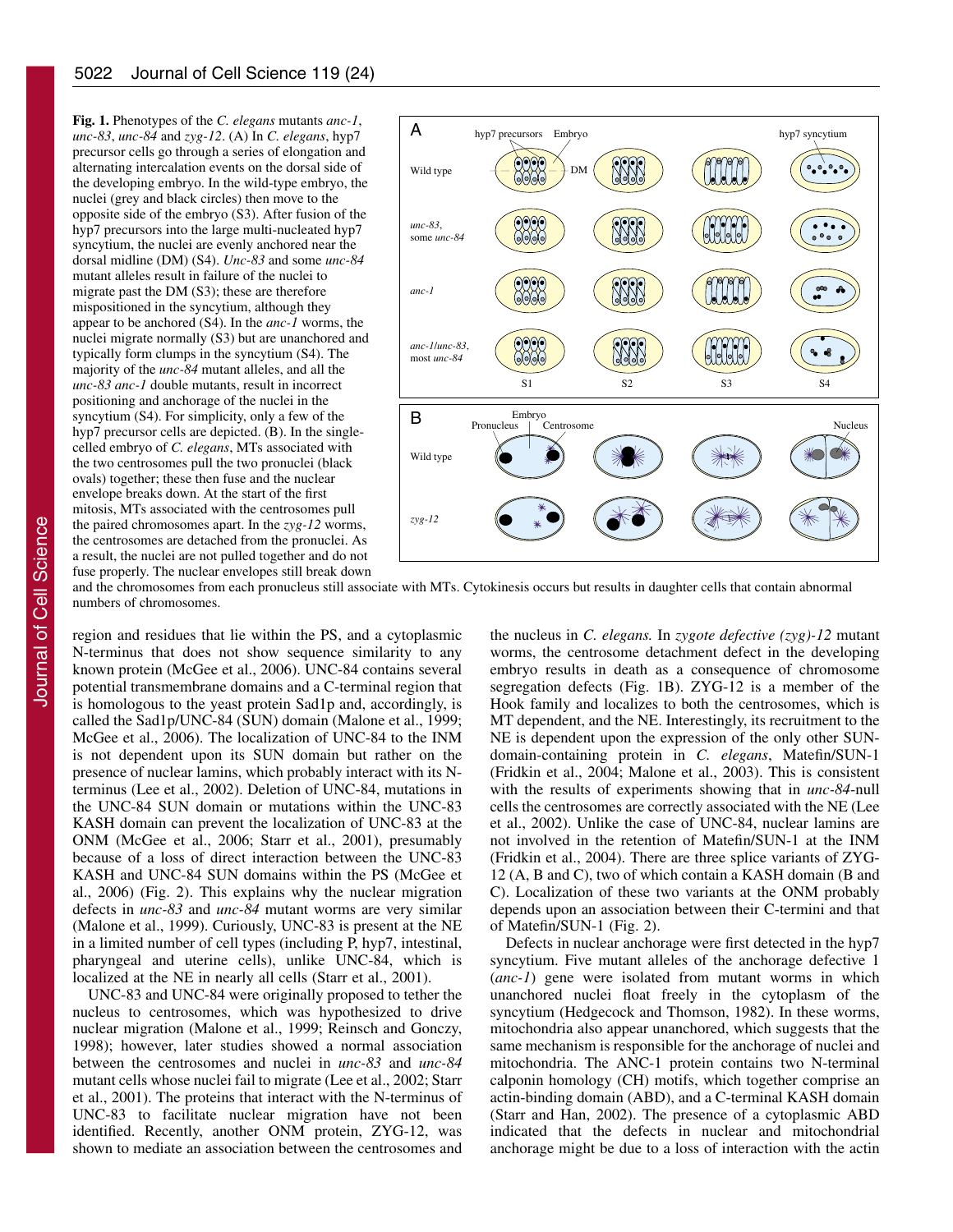**Fig. 2.** Proposed protein complexes spanning the NE in *C. elegans*, *Drosophila* and mammals. The nuclear lamins of several species are proposed to interact with the Nterminal regions of the SUN-domain proteins of the INM. Within the PS, the SUN-domains (or regions immediately upstream of the SUNdomains) associate with the KASH domains of ONM proteins. Within the cytoplasm, the Nterminal regions of these proteins associate with the microtubule-organizing center (MTOC), MTs, F-actin or plectin (which can directly bind to the IFs). Thus, there is a continuous protein scaffold from the nuclear lamina, through the NE, to the different cytoskeletal systems in several different species. The SUN-domain proteins are shown as dimers. SUN1 crosses the INM three times, whereas the other SUN-domain proteins cross it at least once. The two *Drosophila* SUN-domain proteins identified in database searches (labeled Dm-SUN in this depiction) do not contain any recognizable membrane spanning regions, although these may not represent full-length sequences.

cytoskeleton. Indeed, a direct association with F-actin has been demonstrated in vitro and an N-terminal fragment of ANC-1, containing the ABD, specifically decorates F-actin in cells (Starr and Han, 2002). ANC-1 is an enormous molecule of ~950 kDa. This size is due to a region of repetitive structural elements between the ABD and KASH domain. Therefore, it seems that a relatively large distance needs to be maintained between the nucleus and

F-actin. The KASH domain of ANC-1 is necessary for its localization at the ONM and mutations within the SUN domain of UNC-84 prevent the proper localization of ANC-1 to the NE (Starr and Han, 2002). Additionally, overexpression of a construct containing the KASH domain alone results in nuclear anchorage defects in the hypodermal syncytium, which are probably due to a competition with endogenous ANC-1 for a limited number of UNC-84-binding sites (Starr and Han, 2002). Interestingly, an *unc-84*-null mutation has no effect on mitochondrial anchorage in muscle cells (Starr and Han, 2002). The SUN domain of UNC-84 is thus also responsible for the recruitment of ANC-1 to the ONM through its KASH domain, although note that in this case a direct interaction has not been detected (Starr and Han, 2002) (Fig. 2).

Worms with mutations in both *anc-1* and *unc-83* have a compound phenotype. The nuclei within the syncytium are misplaced as well as unanchored because they fail to migrate prior to fusion and are unable to interact with the actin cytoskeleton (Hedgecock and Thomson, 1982). Most of the *unc-84* mutant alleles similarly produce nuclear migration and anchorage defects, but some only lead to defects in nuclear migration (Fig. 1A). The worms that show both defects either lack UNC-84 or have mutations in regions in or near the SUN domain; those that only display defects in migration have mutations within the nucleoplasmic N-terminus of UNC-84 (Malone et al., 1999), indicating that anchorage may not



entirely depend only upon an interaction with the nuclear lamins.

The data thus support a model in which UNC-84 becomes localized at the INM by binding to the nuclear lamins with its N-terminus, which leaves its periplasmic SUN domain available for association with the KASH domain of either ANC-1 or UNC-83 to retain these proteins at the ONM. ANC-1 is responsible for nuclear anchorage through interactions with the actin cytoskeleton, whereas UNC-83 is necessary for nuclear migration, although how this is achieved is currently unknown (Fig. 2).

#### **Nuclear positioning in Drosophila melanogaster**

Two KASH-domain proteins have been identified in *Drosophila*, Klarsicht and Msp-300/nesprin. Klarsicht, originally called Marbles, is important for the development of the compound eye in *Drosophila*. Mutation of the *klarsicht* gene results in the failure of the nuclei in photoreceptors to migrate to the apex of the developing eye imaginal disc and, therefore, most nuclei remain at the basal side, which results in oddly shaped photoreceptors (Fischer-Vize and Mosley, 1994). Importantly, this nuclear migration defect coincides with the detachment of the centrosome from the nucleus (Patterson et al., 2004) (Fig. 3A). Klarsicht is also involved in the transport of lipid droplets in *Drosophila* embryos (Welte et al., 1998), but this involves a different C-terminal splice variant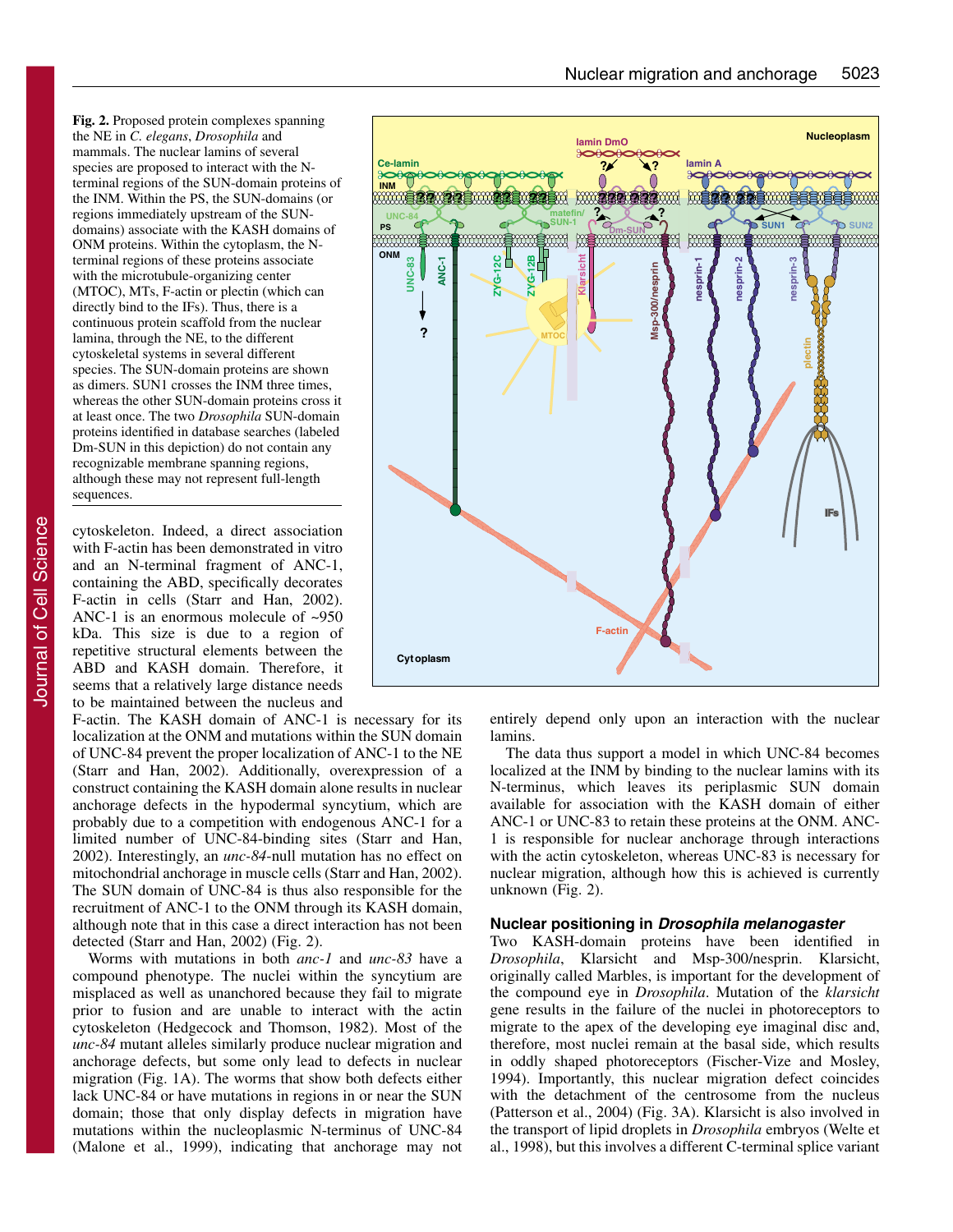

**Fig. 3.** Phenotypes of the *Drosophila* mutants *klarsicht* and *Msp-300SZ-75*. (A) In the wild-type eye imaginal disc, passage of the morphogenetic furrow (MF) initiates the differentiation of photoreceptors. Normally, the nuclei (black circles) are pulled up to the apical side through an association with the centrosome and MTs. In the *klarsicht* mutant flies, the centrosomes are no longer attached to the nuclei. As a result, the nuclei remain at the basal side. (B) At the start of stage 10B in wild-type *Drosophila* ovaries, the nurse cells (NCs) start to dump their cytoplasmic contents into the oocyte through the ring canals. By stage 13, most NCs, and their nuclei (large black ovals), have disappeared and the dorsal appendages are extruded at the anterior end. In *Msp-300SZ-75* flies, the NC nuclei become detached once cytoplasmic dumping occurs and either form multi-nucleated cells, enter the oocyte or become mispositioned within individual cells. The germinal vesicle (GV) (the oocyte nucleus) (grey oval) is also mispositioned. For simplicity, only some of the NCs are depicted. A, anterior; P, posterior.

(Klarsicht- $\beta$ , rather than Klarsicht- $\alpha$  and Klarsicht- $\gamma$ ) (Guo et al., 2005). Interestingly, *klarsicht*-null mutants are viable and fertile and display major defects only in eye morphology (Mosley-Bishop et al., 1999).

Klarsicht- $\alpha$  is ~251 kDa, whereas Klarsicht- $\gamma$  is ~62 kDa. Both contain a C-terminal KASH domain and are localized at the NE in several cell types (Klarsicht-β does not have a KASH domain) (Guo et al., 2005). Klarsicht also associates with MTs in photoreceptors (Fischer et al., 2004; Patterson et al., 2004); the N-terminal region of Klarsicht, which is not present in Klarsicht- $\gamma$  and shows no sequence similarity to other known proteins, is responsible (Fischer et al., 2004). Analyses of fly phenotypes associated with mutations in the *Drosophila* B-type lamin Dm0 indicate that Klarsicht and lamin Dm0 are part of the same pathway (Patterson et al., 2004). Lamin Dm0 may therefore be required for the localization of an UNC-84-like

protein to the INM and the consequent retention of Klarsicht at the ONM. The *Drosophila* genome encodes two uncharacterized SUN-domain proteins, although these are not predicted to have transmembrane regions (Malone et al., 2003; Starr and Han, 2003) (Fig. 2). Moreover, overexpression of the Klarsicht KASH domain in photoreceptors does not result in a mutant phenotype (Fischer et al., 2004). This suggests that it does not compete with the endogenous protein for a limited number of binding sites at the NE, in contrast to the ANC-1 KASH domain (Starr and Han, 2002).

Although Klarsicht and ZYG-12 are both necessary for the association of the centrosome with the nucleus, these two proteins are not related except in the KASH domain. In *Drosophila*, only two proteins show some sequence similarity to ZYG-12. One is a member of the Hook family, dHk (Kramer and Phistry, 1996; Kramer and Phistry, 1999), and the other is a recently identified Hook-related protein, dHkRP (Simpson et al., 2005). Both contain a putative Nterminal MT-binding domain, but do not contain a KASH domain or localize to the NE. dHk is cytosolic and reported to play a role in endocytic trafficking (Kramer and Phistry, 1996; Kramer and Phistry, 1999). The Hook proteins and ZYG-12 therefore do not appear to have similar functions in the two species, although Klarsicht and ZYG-12 seem to have acquired analogous functions in some cells, given their retention at the NE by a KASH domain and their ability to tether the nucleus to the centrosome.

Msp-300/nesprin is another KASH-domain protein present in *Drosophila*. Msp-300 (musclespecific protein 300 kDa) was originally identified in a search for muscle-specific genes expressed during embryonic myotube migration and attachment (Volk, 1992). Given its localization to actin-rich muscle-attachment sites, Z-lines and the leading edge of migrating myotubes, Msp-300 was hypothesized to be crucial for muscle morphogenesis in the developing *Drosophila* embryo (Volk, 1992). Indeed, an embryonic lethal

mutation in *Msp-300* leads to defects in some of these processes. In the *Msp-300SZ-75* mutant flies, the myotubes cannot extend towards to the epidermal attachment sites and, as a result, the ability of the embryonic somatic muscle cells to contract is severely compromised (Rosenberg-Hasson et al., 1996).

Ten years after Msp-300 was characterized, a gene immediately downstream of *Msp-300*, provisionally called *nesprin* (nuclear envelope spectrin repeat), was shown to encode a KASH domain (Zhang et al., 2002). Careful analysis revealed that *Msp-300* and *nesprin* are in fact part of the same enormous gene spanning about 80 kb. *Msp-300* encodes the Nterminal portion of the full-length protein and *nesprin* encodes the C-terminal region. A repetitive coding region lies between the two and, therefore, the complete gene can potentially encode a gigantic molecule of ~1300 kDa: Msp-300/nesprin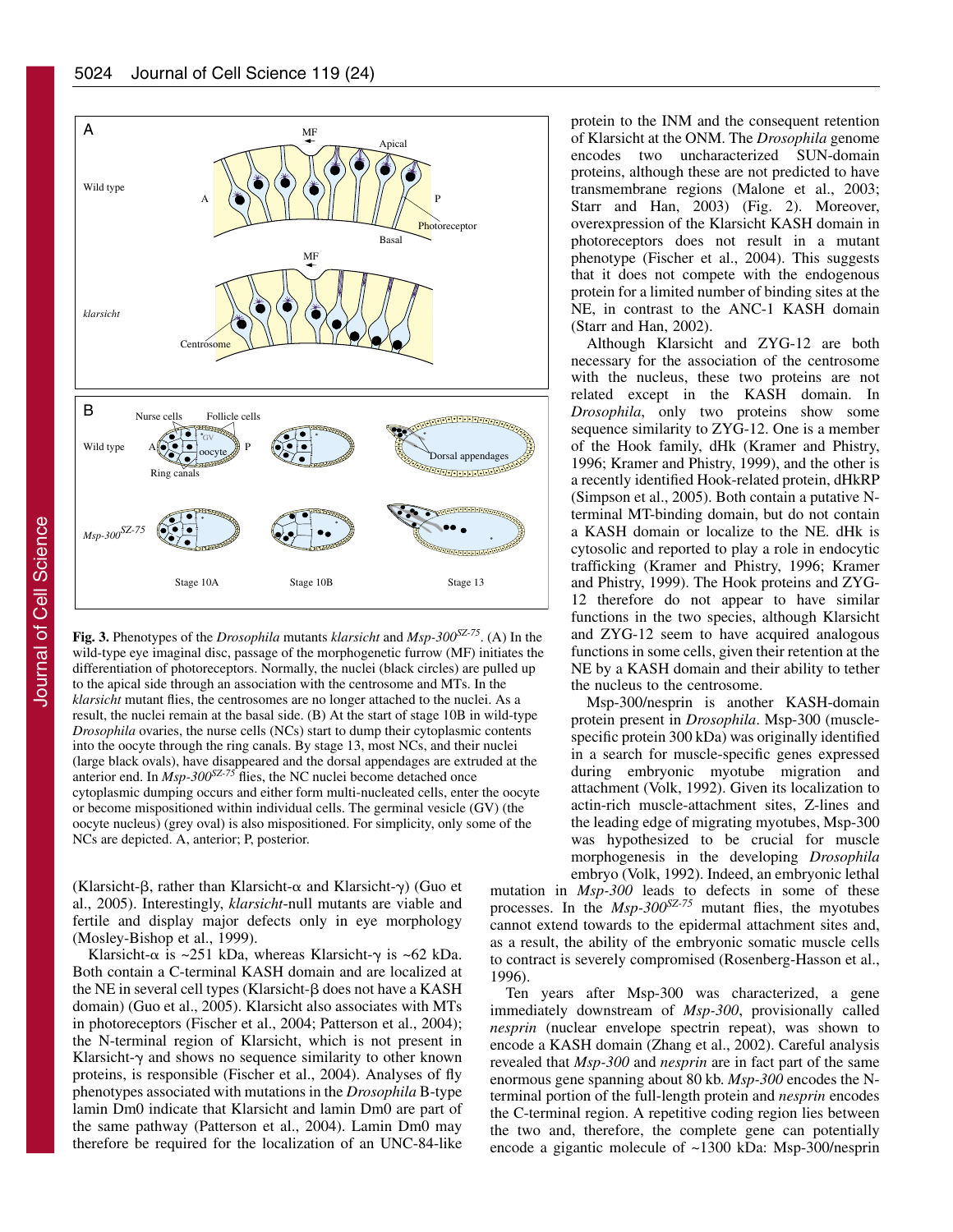(Zhang et al., 2002). Like ANC-1, Msp-300/nesprin contains a C-terminal KASH domain and an N-terminal ABD, which binds directly to F-actin in vitro and decorates these filaments in vivo (Rosenberg-Hasson et al., 1996; Volk, 1992). The region in between comprises a series of spectrin repeats  $(SRs)$  (Fig. 2) – three-helix bundles that can give proteins length and elasticity and mediate protein interactions, including homodimerization (Djinovic-Carugo et al., 2002; Mislow et al., 2002a). Interestingly, the repetitive regions in ANC-1 are not related to SRs, although they apparently have an analogous function. Msp-300/nesprin appears to be localized predominantly at the NE in nurse cells and the oocyte, but



**Fig. 4.** Alignment of KASH domains from various proteins. The amino acid residues present in the predicted transmembrane regions are enclosed by red lines. The Zyg-12B KASH domain sequence is used because the Zyg-12C KASH domain sequence in the database lacks 16 residues encompassing part of the neck and transmembrane regions. Dark green, conserved amino acids; light green, amino acids with similar chemical properties in more than half of the KASH domains. Mm, *Mus musculus*; Hs, *Homo sapiens*.

some also appears to be present in the cytoplasm (Yu et al., 2006). Curiously, expression of a GFP-KASH domain fusion protein does not have any obvious detrimental defects on the position of the nuclei in these cells. This suggests that the docking sites for Msp-300/nesprin, like those of Klarsicht, are not limited at the NE.

During oogenesis in *Drosophila*, one of the cells in the egg chamber becomes the oocyte; the other 15 become the supporting polyploid nurse cells. Eventually, the nurse cells 'dump' their cytoplasmic contents into the oocyte through ring canals and then undergo apoptosis (Spradling, 1993). The positions of the nuclei are thought to be crucial during this process because if they were to become detached they would block the canals (Yu et al., 2006). Since actin structures are important for nuclear anchorage in the nurse cells during dumping (Guild et al., 1997), Yu et al. investigated whether Msp-300/nesprin plays a role in this process by generating flies carrying the  $Msp-300^{5Z-75}$  allele only in the germ line (these flies are viable but do not contribute any wild-type Msp-300/nesprin to the developing *Msp-300SZ-75* egg chamber) (Yu et al., 2006). Indeed, the egg chambers in these flies exhibit defects in cytoplasmic dumping and nuclear positioning (Yu et al., 2006) (Fig. 3B). Interestingly, they also have defective actin structures, which suggests that Msp-300/nesprin also has a role in actin organization (i.e. bundling and/or cross-linking), a role attributed to other ABD-containing proteins (Winder and Ayscough, 2005).

Interestingly, the *Msp-300SZ-75* mutation is lethal, unlike the deletion of ANC-1 in *C. elegans*. Larvae die because they do not hatch from the chorion owing to the previously mentioned defects in muscle attachment and contraction and not nuclear anchorage defects (Rosenberg-Hasson et al., 1996). By contrast, ANC-1 seems not to have crucial functions besides those associated with nuclear and mitochondrial anchorage.

# **The mammalian nesprins**

The mammalian nesprins were originally identified in yeast two-hybrid screens for binding partners of a tyrosine kinase of the postsynaptic membrane in muscle (MuSK) (which yielded nesprin-1) (Apel et al., 2000) and for the cytoskeletal crosslinker protein plectin (which yielded nesprin-3) (Wilhelmsen et al., 2005). Nesprin-1, originally named synaptic nuclear envelope 1 (Syne-1) because of its presence at postsynaptic nuclei of neuromuscular junctions (Apel et al., 2000), is actually localized at the ONM of various cell types (Zhang et al., 2001; Zhang et al., 2002). It is also referred to as myocyte nuclear envelope 1 (Myne-1) (Mislow et al., 2002b) or enaptin (Padmakumar et al., 2004). Nesprin-2 was identified in database searches for sequences related to nesprin-1 or the  $\alpha$ actinin ABD (Apel et al., 2000; Zhen et al., 2002). It is also known as Syne-2 (Apel et al., 2000) or NUANCE (Zhen et al., 2002).

Nesprin-1 and nesprin-2 are giant proteins of ~976 kDa and ~764 kDa, respectively (Zhang et al., 2002), and each contains an N-terminal ABD (Padmakumar et al., 2004; Zhen et al., 2002). Nesprin-3 is much smaller, ~110 kDa, and instead binds to plectin at its N-terminus to connect it to IFs (Wiche, 1998; Wilhelmsen et al., 2005). All three contain a series of homologous SRs and a C-terminal KASH domain (Fig. 4). In vitro binding assays and localization studies with the isolated N-terminal regions indicate that the nesprins can indeed interact with actin filaments and IFs (Fischer et al., 2004; Padmakumar et al., 2004; Starr and Han, 2002; Wilhelmsen et al., 2005; Zhen et al., 2002). Interestingly, plectin is ~500 kDa and, when bound to nesprin-3, generates a bridge to IFs similar in size to that which nesprin-1 and nesprin-2 provide for Factin. This suggests that it is important that there is a significant distance between the nucleus and both the IF and F-actin systems (Fig. 2).

#### Nuclear functions

In transgenic mice overexpressing the nesprin-1 KASH domain in muscle cells, the nuclei do not aggregate beneath the postsynaptic membrane, because endogenous nesprin-1 is displaced from the NE (Grady et al., 2005). This implies that the number of KASH-domain-binding sites at the NE is limited (as is the case for ANC-1). How nesprin-1 tethers nuclei to the postsynaptic membrane is not known, although an association with actin structures or MuSK is probably required (Apel et al., 2000; Grady et al., 2005). Surprisingly, although the nuclei are not properly localized, the neuromuscular junction functions normally.

Nesprin-1 and nesprin-2 exhibit a variety of isoforms produced through the use of different translational initiation and stop sites and alternative splicing (Cottrell et al., 2004; Mislow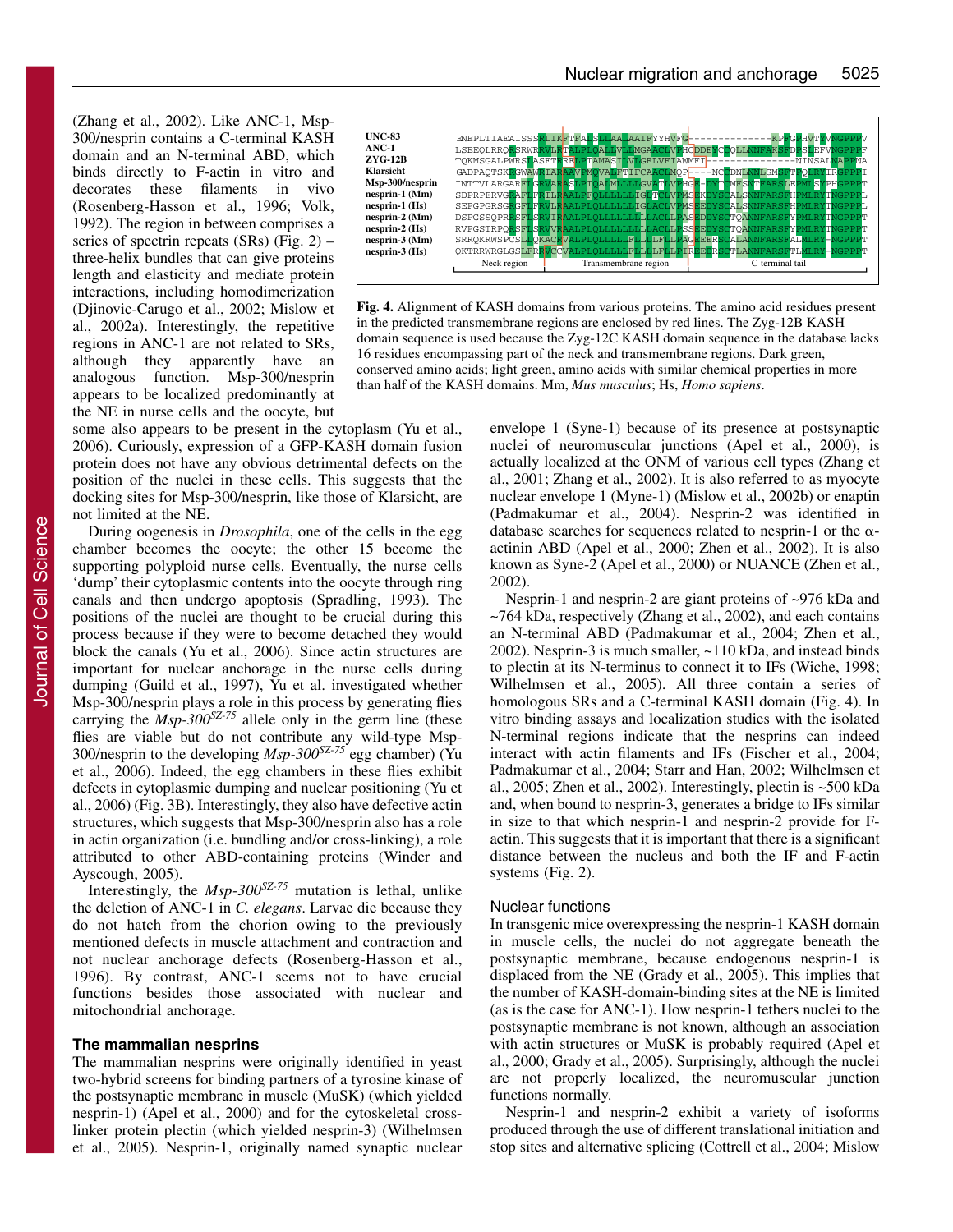

**Fig. 5.** In mammals, a continuous protein scaffold connects the extracellular matrix to the nuclear lamina via IFs and F-actin. Integrin  $\alpha$ 6 $\beta$ 4, present in hemidesmosomes (HDs), and  $\beta$ 1/ $\beta$ 3 integrins, present in focal contacts (FCs), connect the extracellular matrix (ECM) to cytoplasmic IFs (via plectin) and F-actin (via talin), respectively. These two cytoskeletal systems are interconnected to each other via the plakins (yellow circles) or to themselves via filamin or  $\alpha$ -actinin (red circles) and the plakins (grey circles). F-actin associates with the ABDs of nesprin-1 and nesprin-2; IFs associate with plectin dimers bound to nesprin-3. In turn, the ONM nesprins associate with either SUN1 or SUN2 within the PS. The INM SUN-domain proteins associate with lamin A through their Ntermini within the nucleus. ER, endoplasmic reticulum; INM, inner nuclear membrane; ONM, outer nuclear membrane; PM, plasma membrane; PS, periplasmic space.

et al., 2002b; Padmakumar et al., 2004; Zhang et al., 2001; Zhang et al., 2005). Interestingly, some of these do not contain an ABD and/or a KASH domain. Several isoforms are localized and function at areas of the cell other than the ONM, such as the INM. For example, nesprin-1 $\alpha$  might localize at the INM, because it can associate with the INM protein emerin and lamin-A/C (Mislow et al., 2002a; Mislow et al., 2002b). Nesprin-1 is also found within the nucleus, where it is associated with heterochromatin (Zhang et al., 2001). Additionally, expression of lamin A/C can influence the localization of certain nesprin-2 isoforms at the NE, and in vitro experiments suggested that these bind directly to lamin A/C and emerin within the nucleus. Indeed, ultrastructural analysis suggested that they are present at the INM (Libotte et al., 2005; Zhang et al., 2005). Notably, no splice variants of nesprin-3 have been detected at the INM (Wilhelmsen et al., 2005). The function of the nesprins at the

#### Other functions

Several other roles of nesprin-1 isoforms have been described. For instance, nesprin-1 $\alpha$  can recruit muscle A-kinase anchoring protein (mAKAP) to the NE in striated myocytes through an association between their SRs (Pare et al., 2005). mAKAP is a scaffold protein that forms signaling complexes containing protein kinase A (PKA), the ryanodine receptor (RyR) Ca2+-release channel, protein phosphatase 2A and phosphodiesterase type 4D3 (Kapiloff et al., 2001). Phosphorylation of the RyR by PKA augments the release of  $Ca<sup>2+</sup>$  from the sarcoplasmic reticulum and other luminal areas associated with the NE (Bers and Perez-Reyes, 1999). Nesprin- $1\alpha$  might thus serve as a receptor on the nucleus.

Nesprin-1 has also been shown to be involved in cytokinesis. A non-SR central fragment of nesprin-1 interacts with the KIF3B subunit of the kinesin II motor. Overexpression of this

INM is currently not known, although it is possible that they help to organize the nuclear lamina.

Membrane trafficking and organization Nesprin-1 might also be involved in protein trafficking and it has been detected at the Golgi (Gough et al., 2003). Moreover, expression of certain SR fragments of nesprin-1 in cells results in the collapse of the Golgi complex, prevents the recycling of protein disulfide isomerase and alters the localization of both the KDEL ER-retrieval  $r$ eceptor and  $\beta$ -COP [part of the COPI coat complex involved in ER-Golgi transport and NE breakdown (Liu et al., 2003; Nickel et al., 2002)] (Gough and Beck, 2004). The nesprin-1 splice variant Golgi-localized SR-containing protein 56 (GSRP-56) contains two SRs present in the central region of the full-length protein and lacks both the ABD and the KASH domain. GSRP-56 is localized at the Golgi complex and, interestingly, its overexpression results in expansion of the Golgi complex (Kobayashi et al., 2006). The brain-specific splice variant CPG2 is also derived from the SR-rich region (Cottrell et al., 2004; Padmakumar et al., 2004). Detected in a screen for plasticity-related genes upregulated after neuronal excitation in rat brains (Nedivi et al., 1993), it is localized at the postsynaptic endocytic zones of excitatory synapses in neurons. CPG2 regulates the constitutive internalization of glutamate receptors and the activityinduced internalization of  $\alpha$ -amino-3hydroxy-5-methyl-isoxazole-4-proprionic acid (AMPA) receptors (Cottrell et al., 2004), and is thereby proposed to modify synaptic strength. Variants of nesprin-1 might thus function in protein trafficking, control of Golgi morphology and, possibly, NE breakdown.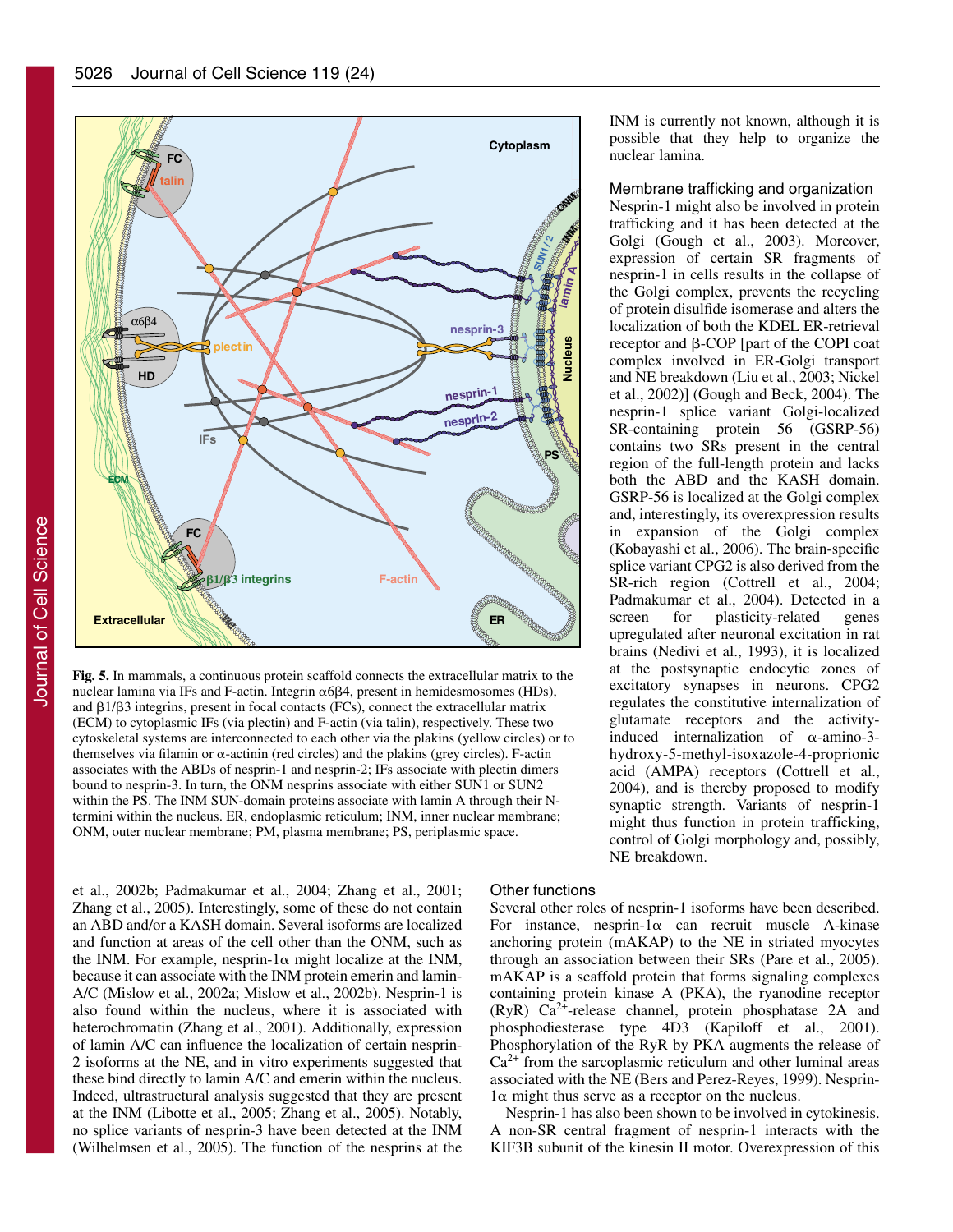fragment or the C-terminus of KIF3B prevents cytokinesis. Furthermore, the proteins are colocalized at the central spindle and midbody during cytokinesis. Their association might allow nesprin-1 to attach vesicles to the kinesin motor protein, bringing extra membrane to the cleavage site to increase the surface area available for the formation of the two daughter cells (Fan and Beck, 2004).

Finally, two splice variants of nesprin-3 have been characterized: nesprin- $3\alpha$  and nesprin- $3\beta$ . Interestingly,  $n$ esprin-3 $\beta$  is unable to associate with the plakin family members (Wilhelmsen et al., 2005). This suggests that nesprin-3, like the smaller isoforms of nesprin-1 and nesprin-2, has functions in the cell other than tethering the nucleus to the cytoskeleton.

#### Links with microtubules

Like the *Drosophila* proteins dHk and dHkRP, the mammalian Hook and Hook-related (HkRP) family members share regions of similarity with ZYG-12, but lack a conserved KASH domain (Malone et al., 2003; Simpson et al., 2005; Walenta et al., 2001) and do not appear to be responsible for the association of the centrosome with the nucleus. Nesprin-3, however, has been shown to associate with the ABDs of the plakin family members MACF and BPAG1 (Wilhelmsen et al., 2005). These proteins interact with MTs (Leung et al., 2002) and, thus, nesprin-3 might provide the necessary link between the nucleus and this cytoskeletal system. However, an interaction between these proteins has not yet been demonstrated in cells.

## **Mammalian SUN-domain proteins**

Two mammalian UNC-84 orthologues were discovered through an EST database search for sequences that share similarity with *unc-84*: SUN1 (UNC84A) and SUN2 (UNC84B) (Malone et al., 1999). SUN1 was independently discovered in a proteomic analysis of neuronal NE components (Dreger et al., 2001). Both SUN1 and SUN2 are INM components. Two other mammalian proteins containing a SUN domain have been identified, SUN3 and SPAG4, but they are instead primarily detected at the ER membranes (Crisp et al., 2006; Hasan et al., 2006). In common with matefin/SUN-1, but not UNC-84, SUN1 does not require lamin proteins for its localization at the INM, although it does bind specifically to lamin A (Crisp et al., 2006; Haque et al., 2006; Hasan et al., 2006; Padmakumar et al., 2005). Lamin A is, however, partially responsible for the localization of SUN2. Interestingly, both SUN1 and SUN2 preferentially bind to the unprocessed (i.e. non-cleaved) form of lamin A in vitro and in vivo (Crisp et al., 2006), which suggests that they play a role in the recruitment and organization of these proteins at the nuclear lamina.

SUN1 and SUN2 each contain a conserved SUN domain that extends into the PS and interacts with the KASH domains of nesprin-1, nesprin-2 and nesprin-3 (Crisp et al., 2006; Haque et al., 2006; Padmakumar et al., 2005) (M.K. and A.S., unpublished data). However, a region just upstream of the SUN domain may mediate high-affinity binding to the KASH domain (Padmakumar et al., 2005). The importance of this interaction is highlighted in transgenic mice overexpressing the KASH domain of nesprin-1, which prevents the localization of endogenous nesprin-1 at the ONM in muscle cell nuclei at the neuromuscular junction (Grady et al., 2005). Additionally,

RNAi-induced depletion of SUN1 and SUN2 proteins in HeLa cells results in the mislocalization of nesprin- $2\gamma$  away from the ONM. Importantly, this study also showed that interactions between nesprins and the SUN-domain proteins are crucial for maintenance of the NE because the absence of SUN1 and SUN2 leads to an expansion of the PS (Crisp et al., 2006). The evolutionarily conserved interactions that take place between the conserved SUN and KASH domains within the PS are thus crucial not only for associations between the nucleus and cytoplasmic proteins but also for the integrity of the NE in mammalian cells.

### **Conclusions and perspectives**

It is now clear that SUN-domain proteins of the INM retain the KASH-domain proteins at the ONM and these proteins probably directly interact within the PS. This generates a continuous protein scaffold that physically links the nucleoskeleton to the cytoskeleton: the so-called LINC complex (Crisp et al., 2006) (Figs 2, 5). However, other proteins present in the PS might influence these interactions.

It is intriguing that the ONM proteins in *C. elegans*, although unrelated to those of *Drosophila* and mammals, except for their KASH domains, have evolved similar mechanisms for nuclear anchorage and migration. ANC-1 has a function analogous to that of Msp-300/nesprin and the mammalian nesprins in nuclear anchorage, whereas ZYG-12 has a function analogous to that of Klarsicht in the attachment of the centrosome to the nucleus. Although no proteins related to UNC-83 have been identified, its role in migration is likely to be similarly conserved in higher organisms.

For several reasons, few studies have examined the importance of the mammalian nesprins in nuclear positioning. First, the genes and their mRNAs are very large (Zhang et al., 2002), which makes molecular, biochemical and cellular studies difficult. Second, there are many splice variants, some of which are cell-type specific, which complicates the interpretation of the results. Third, the three nesprins may be able to compensate for one another if one is absent or dysfunctional. Studies in which the function of all three nesprins is disrupted may ultimately prove their importance in nuclear positioning, but such studies are complicated by the fact that the nesprins have other crucial functions.

The only study to demonstrate that the mammalian nesprins are essential in nuclear positioning depended on the overexpression of the nesprin-1 KASH domain in muscle cells (Grady et al., 2005) and was based on similar experiments using the *C. elegans* ANC-1 KASH domain (Starr and Han, 2002). Both studies suggest that the number of SUN-domainbinding sites in the PS is limited. However, overexpressed KASH domains might displace other KASH-domain proteins from the ONM, such as nesprin-3 in mammals, which is also expressed in muscle cells (Wilhelmsen et al., 2005). Furthermore, overexpression of the Klarsicht and Msp-300/nesprin KASH domains in *Drosophila* does not affect nuclear positioning, or produce other phenotypic defects, in photoreceptors or the egg chamber, respectively (Fischer et al., 2004; Yu et al., 2006). Therefore one should be cautious when interpreting results from studies using KASH domain overexpression in higher organisms.

An intriguing theory called cellular tensegrity proposes that eukaryotic cells are pre-stressed through the concerted action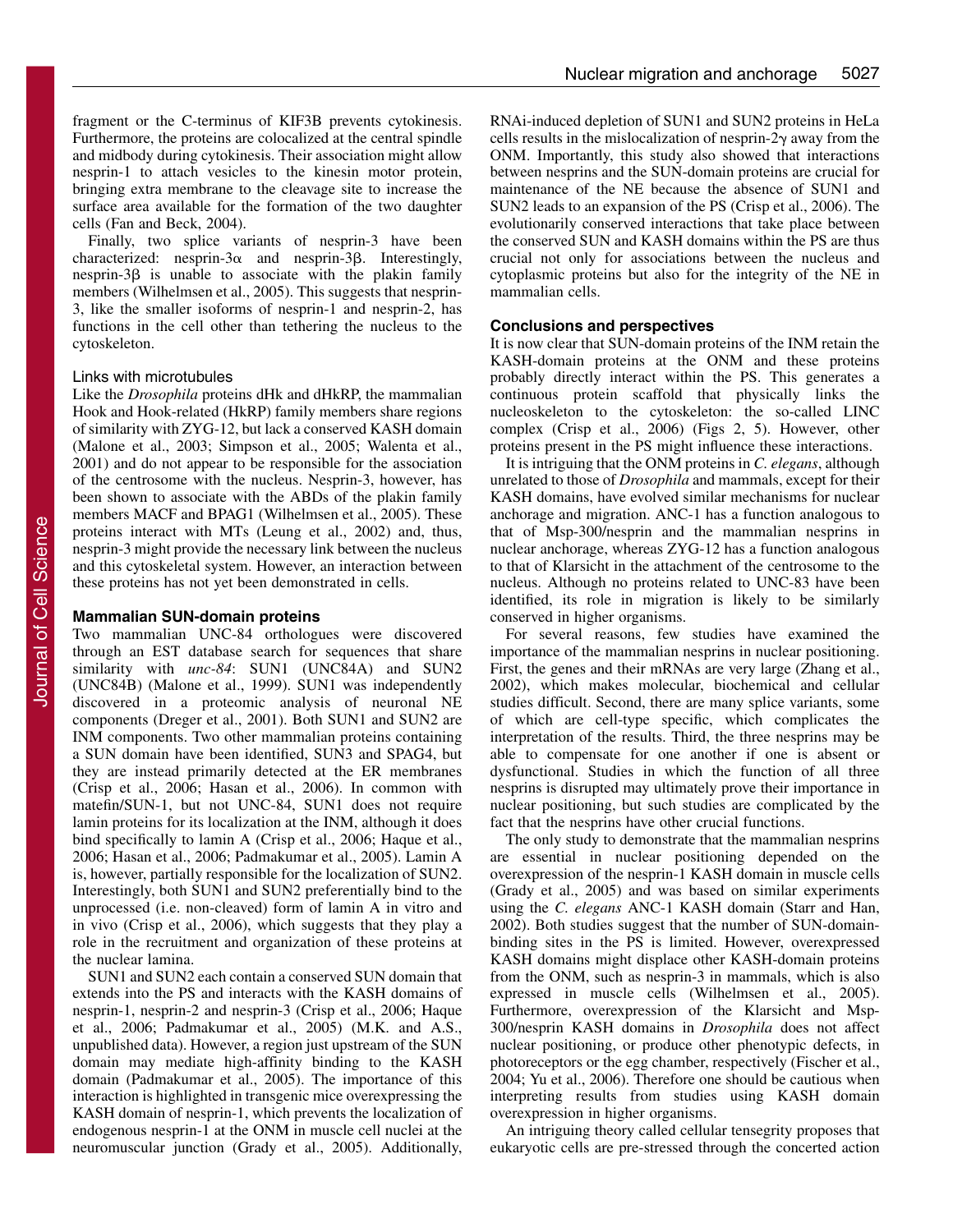of all three cytoskeletons (Ingber, 2003a; Ingber, 2003b). Importantly, it would explain how simultaneous changes in cytoskeletal, nuclear and other cellular structures can occur in response to localized force in the absence of any biochemical changes (Maniotis et al., 1997). We have known for a relatively long time that integrins can mediate cross-talk between the ECM and the different cytoskeletal systems (Geiger et al., 2001), and that integral INM proteins can mediate the interactions of the nuclear lamina with heterochromatin (Gruenbaum et al., 2005). The well-studied NPCs are known to bridge the nucleoskeleton and the cytoskeleton and have been suggested to mediate the mechanotransduction of signals from the cytoskeleton to the nuclear environment (Ingber, 2006). KASH-domain proteins may provide an alternative mechanism to direct forces into the nucleus (Fig. 5). There is no doubt that future studies on the architecture and positioning of the nucleus and cellular mechanotransduction will reveal many new, exciting functions for this family of proteins.

We thank Rik Korswagen, Yosef Gruenbaum and Nick Brown for critical reading of the manuscript. K.W. and M.K. are supported by grants from the Dutch Cancer Society (KWF) and the Netherlands Science Organization (NWO/ALW), respectively.

#### **References**

- **Apel, E. D., Lewis, R. M., Grady, R. M. and Sanes, J. R.** (2000). Syne-1, a dystrophinand Klarsicht-related protein associated with synaptic nuclei at the neuromuscular junction. *J. Biol. Chem* **275**, 31986-31995.
- **Bers, D. M. and Perez-Reyes, E.** (1999). Ca channels in cardiac myocytes: structure and function in Ca influx and intracellular Ca release. *Cardiovasc. Res.* **42**, 339-360.
- **Cottrell, J. R., Borok, E., Horvath, T. L. and Nedivi, E.** (2004). CPG2: a brain- and synapse-specific protein that regulates the endocytosis of glutamate receptors. *Neuron* **44**, 677-690.
- **Crisp, M., Liu, Q., Roux, K., Rattner, J. B., Shanahan, C., Burke, B., Stahl, P. D. and Hodzic, D.** (2006). Coupling of the nucleus and cytoplasm: role of the LINC complex. *J. Cell Biol.* **172**, 41-53.
- **Djinovic-Carugo, K., Gautel, M., Ylanne, J. and Young, P.** (2002). The spectrin repeat: a structural platform for cytoskeletal protein assemblies. *FEBS Lett.* **513**, 119-123.
- **Dreger, M., Bengtsson, L., Schoneberg, T., Otto, H. and Hucho, F.** (2001). Nuclear envelope proteomics: novel integral membrane proteins of the inner nuclear membrane. *Proc. Natl. Acad. Sci. USA* **98**, 11943-11948.
- **Fan, J. and Beck, K. A.** (2004). A role for the spectrin superfamily member Syne-1 and kinesin II in cytokinesis. *J. Cell Sci.* **117**, 619-629.
- **Fischer, J. A., Acosta, S., Kenny, A., Cater, C., Robinson, C. and Hook, J.** (2004). Drosophila klarsicht has distinct subcellular localization domains for nuclear envelope and microtubule localization in the eye. *Genetics* **168**, 1385-1393.
- **Fischer-Vize, J. A. and Mosley, K. L.** (1994). Marbles mutants: uncoupling cell determination and nuclear migration in the developing Drosophila eye. *Development* **120**, 2609-2618.
- **Fridkin, A., Mills, E., Margalit, A., Neufeld, E., Lee, K. K., Feinstein, N., Cohen, M., Wilson, K. L. and Gruenbaum, Y.** (2004). Matefin, a Caenorhabditis elegans germ line-specific SUN-domain nuclear membrane protein, is essential for early embryonic and germ cell development. *Proc. Natl. Acad. Sci. USA* **101**, 6987-6992.
- **Fuchs, E. and Karakesisoglou, I.** (2001). Bridging cytoskeletal intersections. *Genes Dev.* **15**, 1-14.
- **Geiger, B., Bershadsky, A., Pankov, R. and Yamada, K. M.** (2001). Transmembrane crosstalk between the extracellular matrix–cytoskeleton crosstalk. *Nat. Rev. Mol. Cell Biol.* **2**, 793-805.
- **Gerace, L. and Burke, B.** (1988). Functional organization of the nuclear envelope. *Annu. Rev. Cell Biol.* **4**, 335-374.
- **Gough, L. L. and Beck, K. A.** (2004). The spectrin family member Syne-1 functions in retrograde transport from Golgi to ER. *Biochim. Biophys. Acta.* **1693**, 29-36.
- **Gough, L. L., Fan, J., Chu, S., Winnick, S. and Beck, K. A.** (2003). Golgi localization of Syne-1. *Mol. Biol. Cell* **14**, 2410-2424.
- **Grady, R. M., Starr, D. A., Ackerman, G. L., Sanes, J. R. and Han, M.** (2005). Syne proteins anchor muscle nuclei at the neuromuscular junction. *Proc. Natl. Acad. Sci. USA* **102**, 4359-4364.
- **Gruenbaum, Y., Margalit, A., Goldman, R. D., Shumaker, D. K. and Wilson, K. L.** (2005). The nuclear lamina comes of age. *Nat. Rev Mol. Cell. Biol.* **6**, 21-31.
- **Guild, G. M., Connelly, P. S., Shaw, M. K. and Tilney, L. G.** (1997). Actin filament cables in Drosophila nurse cells are composed of modules that slide passively past one another during dumping. *J. Cell Biol.* **138**, 783-797.
- **Guo, Y., Jangi, S. and Welte, M. A.** (2005). Organelle-specific control of intracellular transport: distinctly targeted isoforms of the regulator Klar. *Mol. Biol. Cell* **16**, 1406- 1416.
- **Haque, F., Lloyd, D. J., Smallwood, D. T., Dent, C. L., Shanahan, C. M., Fry, A. M., Trembath, R. C. and Shackleton, S.** (2006). SUN1 interacts with nuclear lamin A and cytoplasmic nesprins to provide a physical connection between the nuclear lamina and the cytoskeleton. *Mol. Cell Biol.* **26**, 3738-3751.
- **Hasan, S., Guttinger, S., Muhlhausser, P., Anderegg, F., Burgler, S. and Kutay, U.** (2006). Nuclear envelope localization of human UNC84A does not require nuclear lamins. *FEBS Lett.* **580**, 1263-1268.
- **Hedgecock, E. M. and Thomson, J. N.** (1982). A gene required for nuclear and mitochondrial attachment in the nematode Caenorhabditis elegans. *Cell* **30**, 321-330.
- **Hodzic, D. M., Yeater, D. B., Bengtsson, L., Otto, H. and Stahl, P. D.** (2004). Sun2 is a novel mammalian inner nuclear membrane protein. *J. Biol. Chem.* **279**, 25805- 25812
- **Horvitz, H. R. and Sulston, J. E.** (1980). Isolation and genetic characterization of celllineage mutants of the nematode Caenorhabditis elegans. *Genetics* **96**, 435-454.
- **Ingber, D. E.** (2003a). Tensegrity I. Cell structure and hierarchical systems biology. *J. Cell Sci.* **116**, 1157-1173.
- **Ingber, D. E.** (2003b). Tensegrity II. How structural networks influence cellular information processing networks. *J. Cell Sci.* **116**, 1397-1408.
- **Ingber, D. E.** (2006). Cellular mechanotransduction: putting all the pieces together again. *FASEB J.* **20**, 811-827.
- **Kapiloff, M. S., Jackson, N. and Airhart, N.** (2001). mAKAP and the ryanodine receptor are part of a multi-component signaling complex on the cardiomyocyte nuclear envelope. *J. Cell Sci.* **114**, 3167-3176.
- **Kobayashi, Y., Katanosaka, Y., Iwata, Y., Matsuoka, M., Shigekawa, M. and Wakabayashi, S.** (2006). Identification and characterization of GSRP-56, a novel Golgi-localized spectrin repeat-containing protein. *Exp. Cell Res*. **312**, 3152-3164.
- **Kramer, H. and Phistry, M.** (1996). Mutations in the Drosophila hook gene inhibit endocytosis of the boss transmembrane ligand into multivesicular bodies. *J. Cell Biol.* **133**, 1205-1215.
- **Kramer, H. and Phistry, M.** (1999). Genetic analysis of hook, a gene required for endocytic trafficking in drosophila. *Genetics* **151**, 675-684.
- **Lee, K. K., Starr, D., Cohen, M., Liu, J., Han, M., Wilson, K. L. and Gruenbaum, Y.** (2002). Lamin-dependent localization of UNC-84, a protein required for nuclear migration in Caenorhabditis elegans. *Mol. Biol. Cell* **13**, 892-901.
- **Leung, C. L., Green, K. J. and Liem, R. K.** (2002). Plakins: a family of versatile cytolinker proteins. *Trends Cell Biol.* **12**, 37-45.
- **Libotte, T., Zaim, H., Abraham, S., Padmakumar, V. C., Schneider, M., Lu, W., Munck, M., Hutchison, C., Wehnert, M., Fahrenkrog, B. et al.** (2005). Lamin A/C dependent localization of nesprin-2, a giant scaffolder at the nuclear envelope. *Mol. Biol. Cell*. **16**, 3411-3424.
- **Liu, J., Prunuske, A. J., Fager, A. M. and Ullman, K. S.** (2003). The COPI complex functions in nuclear envelope breakdown and is recruited by the nucleoporin Nup153. *Dev. Cell* **5**, 487-498.
- **Malone, C. J., Fixsen, W. D., Horvitz, H. R. and Han, M.** (1999). UNC-84 localizes to the nuclear envelope and is required for nuclear migration and anchoring during C. elegans development. *Development* **126**, 3171-3181.
- **Malone, C. J., Misner, L., Le, Bot, N., Tsai, M. C., Campbell, J. M., Ahringer, J. and White, J. G.** (2003). The C. elegans hook protein, ZYG-12, mediates the essential attachment between the centrosome and nucleus. *Cell* **115**, 825-836.
- **Maniotis, A. J., Chen, C. S. and Ingber, D. E.** (1997). Demonstration of mechanical connections between integrins, cytoskeletal filaments, and nucleoplasm that stabilize nuclear structure. *Proc. Natl. Acad. Sci. USA* **94**, 849-854.
- **McGee, M. D., Rillo, R., Anderson, A. S. and Starr, D. A.** (2006). UNC-83 is a KASH protein required for nuclear migration and is recruited to the outer nuclear membrane by a physical interaction with the SUN protein UNC-84. *Mol. Biol. Cell* **17**, 1790- 1801.
- **Mislow, J. M., Holaska, J. M., Kim, M. S., Lee, K. K., Segura-Totten, M., Wilson, K. L. and McNally, E. M.** (2002a). Nesprin-1alpha self-associates and binds directly to emerin and lamin A in vitro. *FEBS Lett.* **525**, 135-140.
- **Mislow, J. M., Kim, M. S., Davis, D. B. and McNally, E. M.** (2002b). Myne-1, a spectrin repeat transmembrane protein of the myocyte inner nuclear membrane, interacts with lamin A/C. *J. Cell Sci.* **115**, 61-70.
- **Morris, N. R.** (2000). Nuclear migration. From fungi to the mammalian brain. *J. Cell Biol.* **148**, 1097-1101.
- **Mosley-Bishop, K. L., Li, Q., Patterson, L. and Fischer, J. A.** (1999). Molecular analysis of the klarsicht gene and its role in nuclear migration within differentiating cells of the Drosophila eye. *Curr. Biol.* **9**, 1211-2120.
- **Nedivi, E., Hevroni, D., Naot, D., Israeli, D. and Citri, Y.** (1993). Numerous candidate plasticity-related genes revealed by differential cDNA cloning. *Nature* **363**, 718-722.
- **Nickel, W., Brugger, B. and Wieland, F. T.** (2002). Vesicular transport: the core machinery of COPI recruitment and budding. *J. Cell Sci.* **115**, 3235-3240.
- **Padmakumar, V. C., Abraham, S., Braune, S., Noegel, A. A., Tunggal, B., Karakesisoglou, I. and Korenbaum, E.** (2004). Enaptin, a giant actin-binding protein, is an element of the nuclear membrane and the actin cytoskeleton. *Exp. Cell. Res.* **295**, 330-339.
- **Padmakumar, V. C., Libotte, T., Lu, W., Zaim, H., Abraham, S., Noegel, A. A., Gotzmann, J., Foisner, R. and Karakesisoglou, I.** (2005). The inner nuclear membrane protein Sun1 mediates the anchorage of Nesprin-2 to the nuclear envelope. *J. Cell Sci.* **118**, 3419-3430.
- **Pare, G. C., Easlick, J. L., Mislow, J. M., McNally, E. M. and Kapiloff, M. S.** (2005). Nesprin-1alpha contributes to the targeting of mAKAP to the cardiac myocyte nuclear envelope. *Exp. Cell. Res.* **303**, 388-399.
- **Patterson, K., Molofsky, A. B., Robinson, C., Acosta, S., Cater, C. and Fischer, J. A.**